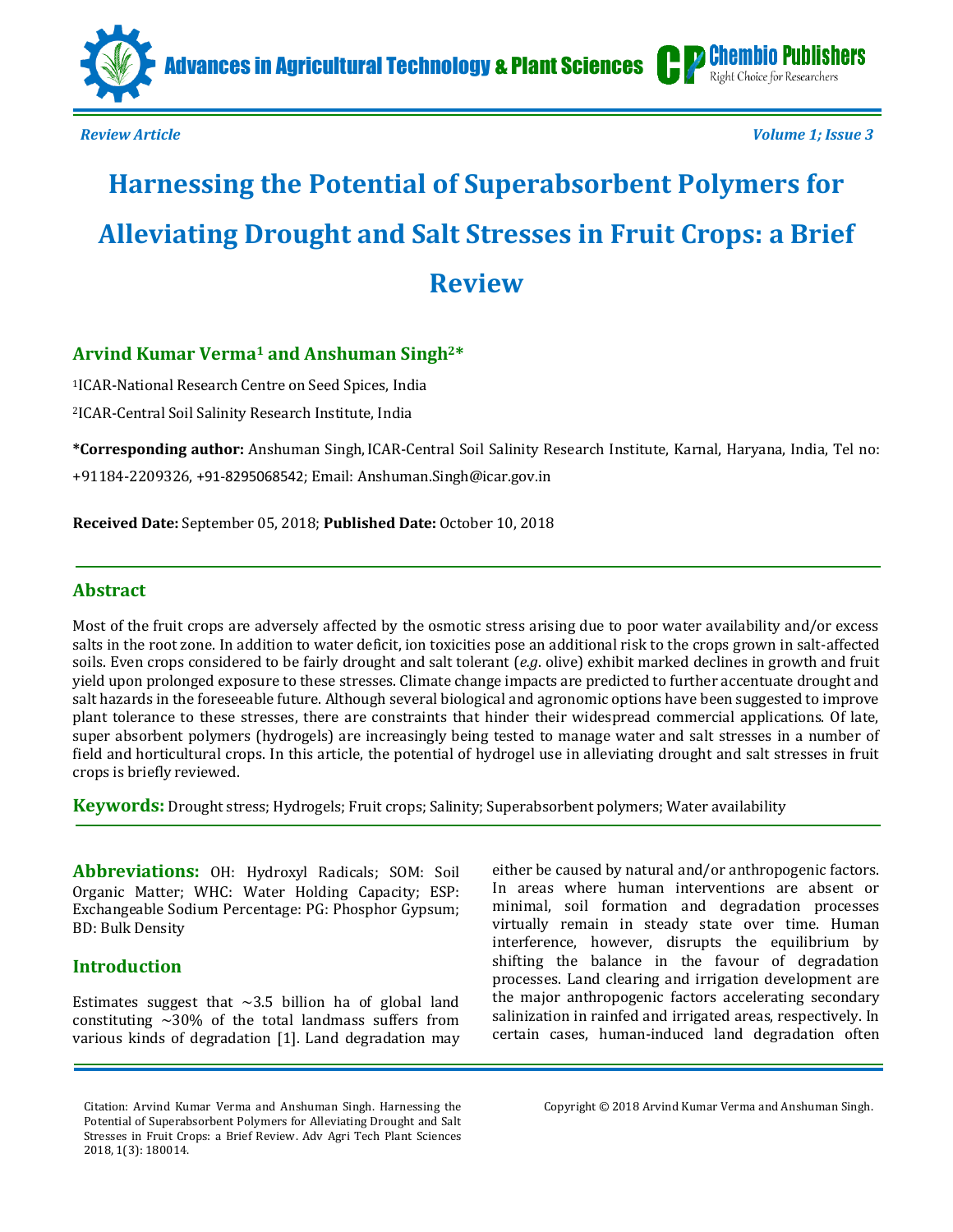attains critical levels such that restoration of soil productivity would not be possible without technological interventions [2]. Regardless of the causative factor, degraded lands are mostly deficient in soil organic matter (SOM) making them susceptible to further degradation by heavy rainfall and other factors. Reclamation of degraded lands is increasingly being seen as a viable option for bringing additional land under food production [1].

Drought is the most important environmental stress adversely affecting ecological balance, agricultural productivity and human well being in a myriad of ways across the globe. Although arid regions are relatively more sensitive, recurring droughts can have several negative impacts even in humid areas [3]. According to the Food and Agriculture Organization of the United Nations, drought has been the direct cause of over 11 million deaths since 1900. Again, about 2 billion people have faced extreme hardships due to direct and indirect consequences of drought. From an agricultural standpoint, drought can be defined as 'the period of insufficient soil moisture availability to a particular crop'. This period can vary from a few months to a year or even many years [4]. Repeated droughts accelerate land degradation and desertification. Climate warming is predicted to increase the extent of global drought affected area considerably with countries heavily dependent on rainfed agriculture likely to be hit hard. Between 2000 and 2008 alone, climate-related disasters including drought caused global annual economic loss of US\$ 9.39 billion suggesting the need for measures to mitigate the drought risks [5].

Salinity is another severe constraint on crop production in many areas of the world. Although salt-affected soils are known to occur under virtually every climatic condition, irrigated lands in arid and semi-arid regions are particularly sensitive to salt-induced degradation. An estimate suggests that excess soluble salts and/or exchangeable sodium impair the productivity of over 1100 Million ha global land area to varying extents [6]. Climate change is predicted to have a profound adverse impact on crop production by altering the weather patterns and soil conditions. Specifically, drought and salinity risks are likely to multiply manifold suggesting the need for developing stress resilient cultivars and agronomic practices to maintain yields in a rapidly changing environment [7].

# **Constraints to Plant Growth in Drought- and Salt-Affected Soils**

Drought and salinity stresses can affect fruit crops in multiple ways. Both the stresses create water deficit in the root zone giving rise to osmotic stress. While drought directly diminishes soil water availability, excess salts reduce soil water potential hindering water absorption by the plants. In addition to osmotic stress (*i.e*., physiological drought), salinized plants also suffer from specific ion toxicities caused by Na<sup>+</sup> and Cl - . A soil is considered to be 'salt-affected' when the saturation paste extract values of electrical conductivity  $(EC_e)$  or exchangeable sodium percentage (ESP) exceed the threshold values of 4.0 dS m-<sup>1</sup> and 15.0, respectively. Under certain situations, both  $EC_e$ and ESP may be above these limits resulting in salinesodic conditions.

Besides direct impact on crops, drought conditions also alter the properties and hydrological functions of soils including soil aggregate stability and water infiltration. It seems that during initial few days hormonal signals rather than osmotic or ionic stress play an important role in controlling plant growth under dry or saline conditions. This assumption stems from the fact that leaf growth remained suppressed even when shoot water status was maintained or increased in salt and water stressed plants [8]. While photosynthesis declines, photorespiration increases in plants facing low water availability or excess salts. This alters the normal homeostasis of cells resulting in increased production of reactive oxygen species (ROS) [9]. Increased accumulation of ROS like superoxide radical  $(0<sub>2</sub>)$ , hydrogen peroxide  $(H<sub>2</sub>0<sub>2</sub>)$ , hydroxyl radicals  $(OH)$ and singlet oxygen  $(10<sub>2</sub>)$  causes oxidative damage to cell lipids, proteins, nucleic acids and chlorophyll. In response, plants synthesize enzymatic (superoxide dismustase, peroxidase, catalase, glutathione reductase) and nonenzymatic (ascorbate and glutathione) antioxidant molecules to minimize the levels of such harmful ROS [10]. Although both drought and salinity affect photosynthetic assimilation in plants, either by reducing gaseous exchange through the stomata and mesophyll or by imposing ROS-mediated oxidative stress, salt stress can affect a large number of genes more intensely than drought [11]. While excess salts result in ion toxicities and mineral imbalances, reduced root zone water availability limits the uptake and transport of mineral ions from roots to shoots [12].

Of late, increased combined impacts of both drought and salinity stresses on cultivated lands across the globe imply that two events should no longer be viewed in isolation because co-existence of more than one stress can be more harmful. A particular crop or cultivar tolerant of salinity may not do well when both drought and salt stresses prevail together. For example, olive cv. 'Conservalia' showed tolerance to salinity (100 mM NaCl) but not to salinity plus drought treatment [13]. Again, crop cultivars also differ with each other in stress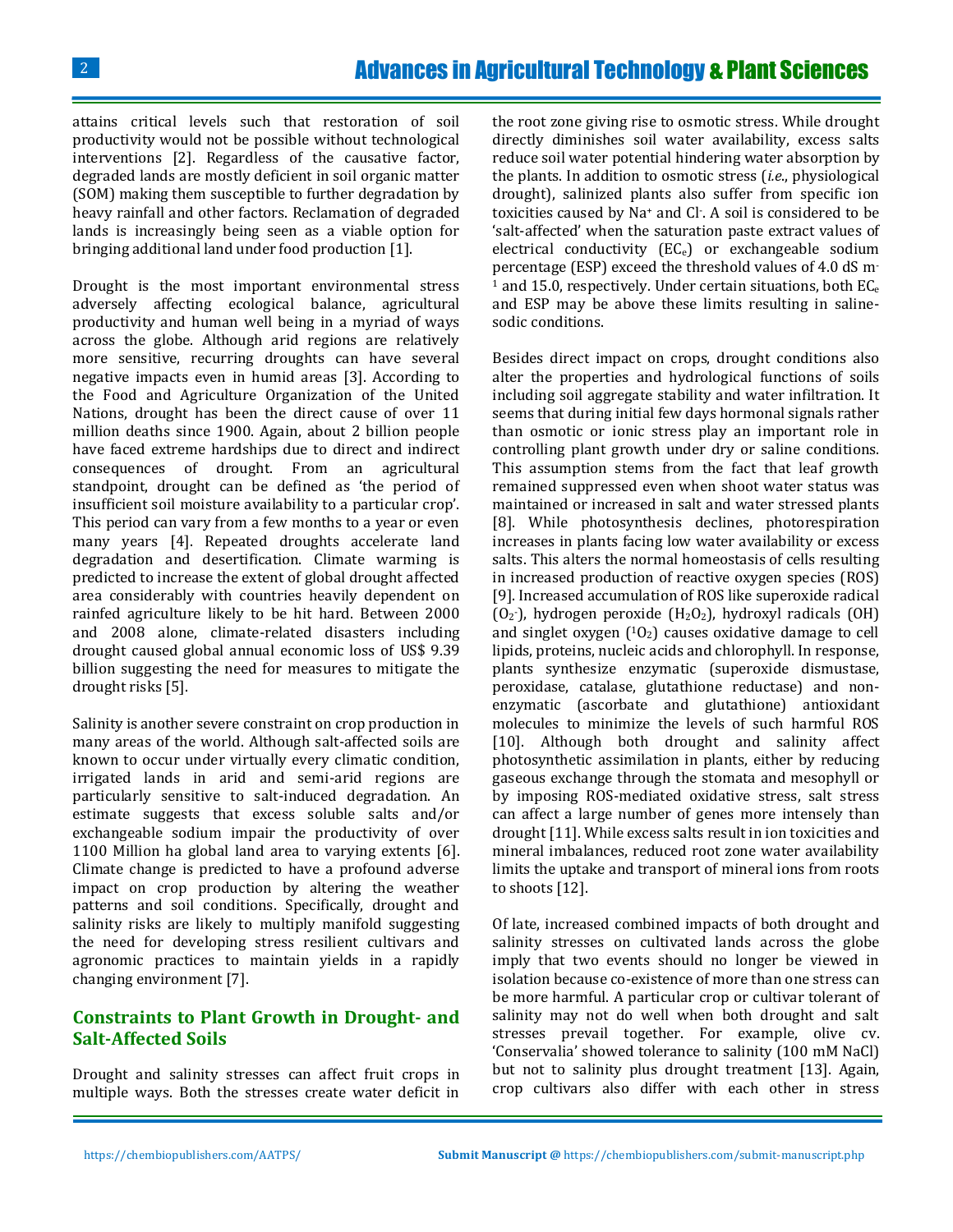response. When subjected to PEG-induced drought, date palm cv. 'Nakhla Hamra' produced more aerial biomass and the longest main roots for enhanced water uptake. It also accumulated large amounts of proline for osmotic adjustment. In contrast, cultivar 'Tijib' showed similar adaptive traits under salinity stress [14].

# **Managing Drought and Salinity Risks**

Given the fact that abiotic stresses, especially drought and salinity, are serious threats to natural resources and agricultural production, utmost attention is being paid to develop tolerant crops and agronomic solutions for minimizing the losses in crop production as well as to safeguard potentially arable lands from further degradation. In so far as crop improvement for drought and salt tolerance is concerned, past achievements have been limited as evidenced by rather slow progress in the commercial release of high yielding drought and salt hardy cultivars. Both drought and salinity tolerance are polygenic traits and the expression of traits governing water and salt stress responses is greatly influenced by environmental stimuli [15]. Poor understanding of morphological, physiological and genetic traits regulating stress response is a major barrier to the development of salt and drought tolerant plants. In woody perennial fruits, large tree size and prolonged juvenility are some additional constraints to genetic improvement in general and breeding for stress tolerance in particular [16]. In citrus, one of the most studied crops for understanding the physiological and genetic bases of salt tolerance, about 60 morphological and physiological traits are known to modulate the whole plant response to salinity [17]. Considering the slow progress in crop improvement, researchers are increasing tapping agronomic options for improving crop tolerance to drought and salinity stresses. It is worth mentioning, however, that most of the agronomic solutions suggested so far essentially revolve around the use of fresh water in soil reclamation and irrigation. Because fresh water itself has gradually become a scarce commodity, emphasis has increased on those practices that can simultaneously improve soil properties and water availability in drought and salt affected areas.

# **Improvements in Physico-Chemical Properties of Growing Media**

Soil, the most common growing medium for field and garden crops, may not always be suitable for optimum production. A soil considered to be 'productive' for some crops can have certain limitations rendering it less suitable for other crops. This implies the need for either ameliorating the soil to rectify the potential deficiencies

or to using alternative substrates for crop production [18]. Of the two strategies, the latter seems to be less appealing especially when a crop is to be grown over an extensive area. Although a substrate can hardly be an 'ideal', universally acceptable medium for all the crops, a best possible combination of available materials that ensures better anchorage of plants, supplies adequate water and essential nutrients, permits gaseous exchange between roots and atmosphere [19] and minimizes stress effects should be selected for optimum production. Growing media for horticultural plants may either be soilbased or soilless. Locally available organic manures are often added to the soil to improve its physico-chemical and biological properties. As previously shown, horticultural producers are increasingly facing a suit of production risks compelling them to adopt innovative agronomic techniques that can simultaneously address the concerns of higher input use efficiency, minimum yield losses and better produce quality. Specifically, horticultural expansion into 'marginal' drought and/or salinity prone areas has necessitated the development of measures that can lessen the possible adverse impacts by improving water and nutrient use efficiencies. Addition of hydrogels to the growing media (both soil and soil-less) significantly improves water availability to the plants showing the potential for diverse applications in alleviating water stress in crop production [20]. This has led to a new found interest in super absorbent hydrogels as efficient soil conditioners [21].

#### **Super absorbent polymers**

Superabsorbent polymer (also called slush powder/ polyacrylamide/hydrogel) is water-absorbing polymers, which are classified as hydrogels when cross-linked; absorb aqueous solutions through hydrogen bonding with water molecules. These hydrophilic gels are either natural or synthetic polymers exhibiting the properties of swelling and retaining considerable amounts of water [22]. Superabsorbent polymers (SAP) are special kinds of hydrogels synthesized by the chemical stabilization of hydrophilic polymers in a tridimensional network [23]. A very high molecular mass allows the SAP to absorb large quantities of water or aqueous solutions [24]. Polymeric soil conditioners in general and the SAP in particular are increasingly being used for improving the physical properties of soil by increasing the soil permeability, infiltration and water holding capacity (WHC) that in turn reduce soil compaction, run-off induced erosion and irrigation frequency translating into improved water use efficiency (WUE) and better plant performance [25]. Owing to hydrophilic properties and the presence of carboxylic groups, SAP act as 'artificial humus' by storing appreciable amounts of water and cations. In addition to improving the plant available water, SAPs also arrest the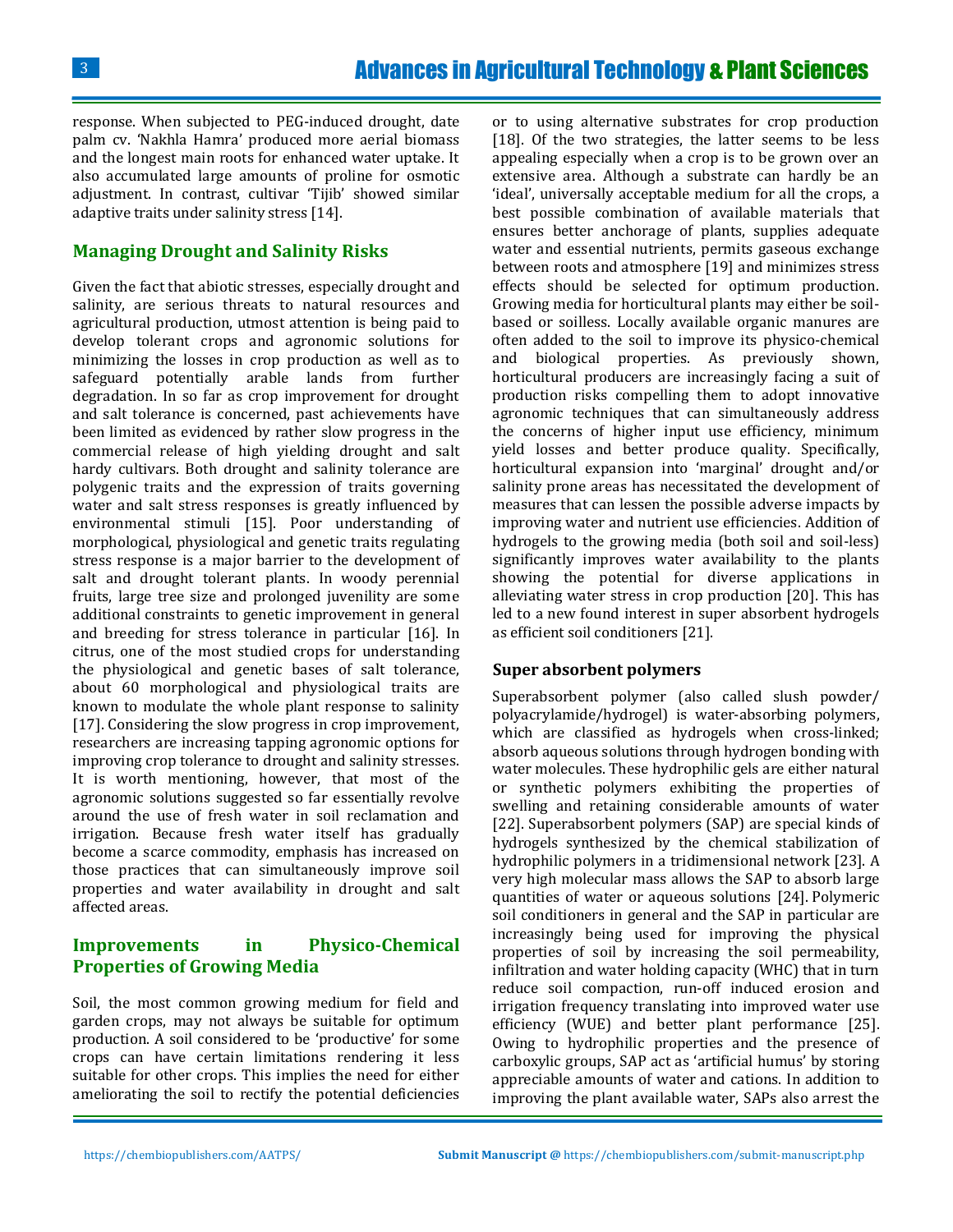evapotranspiration (ET) losses, bind the heavy metals for preventing their entry into plants and mitigate the adverse effects of salinity [1]. While most of the currently available superabsorbent hydrogels are acrylic acid and acrylamide-based non-biodegradable products, growing environmental concerns have increased the interest in developing biodegradable hydrogels for commercial agricultural uses [23, 26]. In addition to poor degradability, most of the currently available super absorbents have low water absorption capacity especially under high electrolyte concentrations and come at a prohibitive cost. In order to tide over these problems, natural materials like polysaccharides and clay minerals are being explored for developing low cost, biodegradable products.

Classification of water absorbing polymers [27, 28]

- a. Based on material used: Natural and synthetic
- b. Classification according to polymeric composition: Homopolymeric, copolymeric and multipolymer interpenetrating polymeric hydrogel.
- c. Based on cross-linking in superabsorbent polymers: Bulk or core cross-linking and surface cross-linkin
- d. Classification based on configuration: Amorphous (noncrystalline), semicrystalline and crystalline
- e. Classification according to network electrical charge: Nonionic (neutral), ionic (including anionic or cationic), amphoteric electrolyte (ampholytic) containing both acidic and basic groups and zwitterionic (polybetaines)

# **Effects on Soil Properties**

#### **Soil erosion control**

Planting of perennial trees and shrubs can arrest soil erosion on steep slopes to some degree. While plant canopy lessens the erosive impact of rain drops, roots improve the soil structure. However, hostile conditions in arid and semi-arid areas including scarce rainfall and heat stress can hinder successful plant establishment. Application of certain soil conditioners reduces clay dispersion and increases infiltration rate, and hence can be an alternative means of soil erosion control. Some authors suggest that combining the two practices *viz*., drought tolerant perennial plants and soil conditions can give better results than either practice alone. It was found that application of a cationic polysaccharide (PS) or polyacrylamide (PAM) along with phosphor gypsum (PG) efficiently reduced soil erosion of steeply sloped (30-  $60\%$ ) soils having varying ESP and CaCO<sub>3</sub> levels. While erosion decreased by six- to eleven-fold than control in different treatments, PAM exhibited very low dissolution

rate. They further observed that combination of PS + PG and drought hardy perennial plants also gave promising results in soil erosion control [29]. Effects of anionic polyacrylamide (PAM) evaluated and synthesized biopolymer (BP) applied at 200 kg ha-1 on soil erosion control and Chinese cabbage (*Brassica campestris* L.) growth in a loamy sand soil. Both PAM and BP considerably improved soil stability, clay flocculation and plant available water resulting in better seedling growth. Application of BP also decreased the soil pH presumably due to an increase in anionic sites to be protonated and the soil buffering capacity [30].

It was reported that a polyacrylamide-acrylic superabsorbent resin reduced soil erosion in a severely drought affected loess soil by decreasing the flow velocity, delaying the initial runoff time, and increasing the SOM and water stable aggregates. Higher concentrations of SAP increased the surface coverage and root growth reducing the direct erosive impact of rainfall [31]. PAM application, either on soil surface or through irrigation water, reduced soil and water losses under furrow irrigation with high SAR (sodium adsorption ratio) saline water. Although PAM applied trough irrigation water was more effective in controlling soil erosion than powdered form, it also adversely affected soil infiltration rate. When used in equal amounts, both infiltration rate and soil loss were higher with powdered PAM [32].

#### **Bulk density**

Bulk density (BD), an important soil property dependent on factors like soil texture and soil organic matter (SOM), influences a range of soil properties including rooting depth, infiltration, porosity, and water and nutrient availability which in turn influence soil productivity. In general, well aggregated and porous soils with high SOM have a lower BD. Certain crop management practices like use of organic manures, reduced tillage and crop rotation with deep rooted crops tend to reduce soil compaction and BD. Soils under organic management tend to have a low BD and high pore space resulting in the retention of high amounts of water [33]. Mixing of four different SAPs, including three cationic and one non-ionic type, decreased BD by up to 9.4% and increased soil moisture up to 32.8% than control in sandy soils subjected to different wetting and drying cycles. However, the highest decrease and increase in BD and soil moisture, respectively, were seen with the use of non-ionic (polyacrylamide) SAP [34]. While biochar treatment had no effect, SAP addition caused a slight decrease in BD of spent pig litter compost used as the growing substrate for water spinach (Ipomoea aquatica Forsk). Total porosity and air porosity also significantly increased after SAP treatment [35].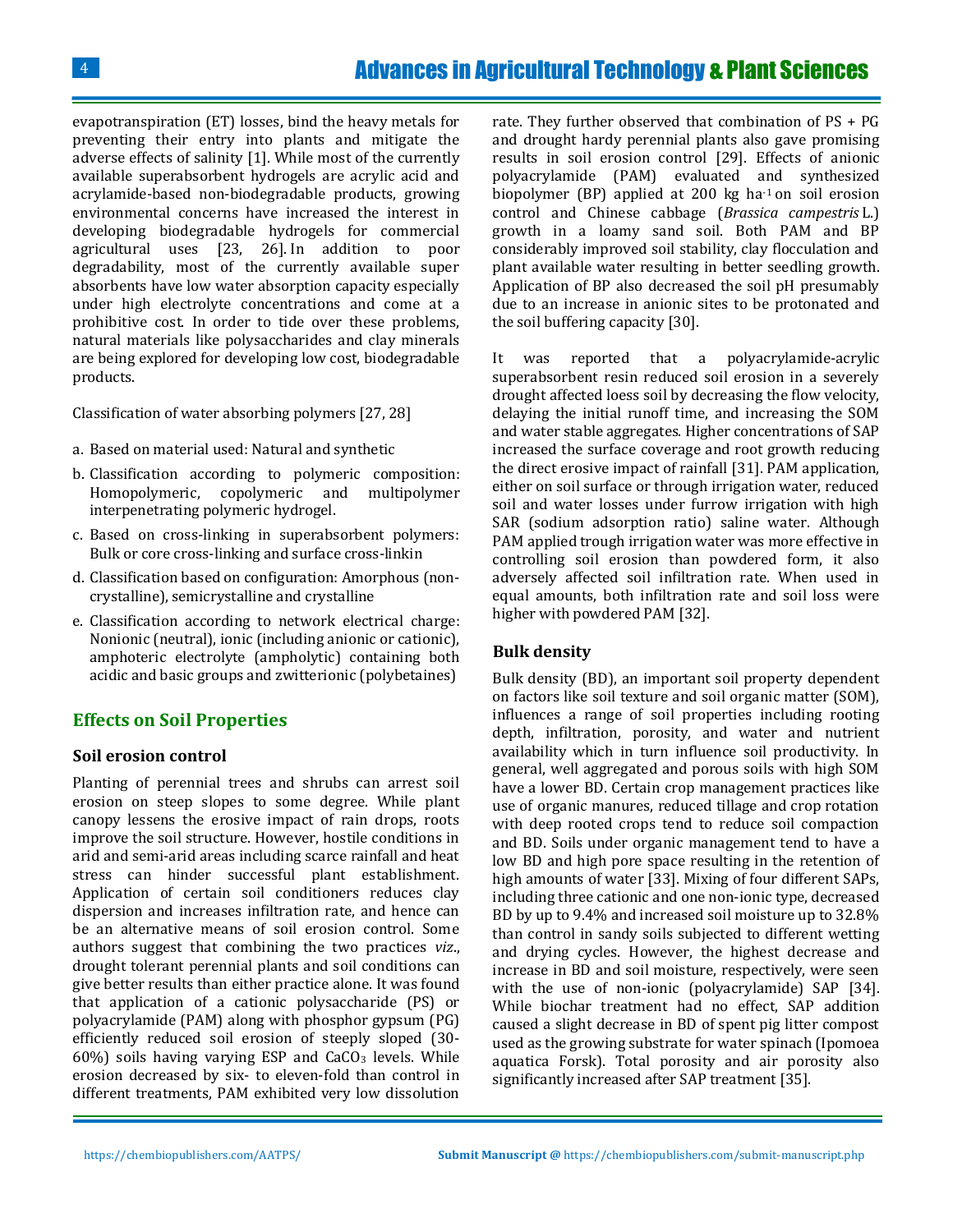#### **Soil aggregation**

Soil aggregate stability is an important property influencing key soil functions. In general, light textured soils and those poor in SOM tend to have a poor structure and stability. Similarly, stresses like drying and high salt content often negatively affect soil structure and aggregate stability. Besides intrinsic soil textural properties, hydrogel polymers often induce additional stabilizing effects by gluing soil particles together [36]. Hydrogels including extracellular polymeric substances, root mucilage or synthetic polymers improve soil microstructural stability manifold by reducing the rotational mobility of water and promoting polyvalent cation bridging between the polymer and clay particles [37]. Bulk application of two SAPs (Jaguar C and Jaguar S) at 200 kg ha−1 promoted the formation of macro soil aggregates (particle size >0.25 mm) and significantly improved the soil water content and soil maximum hygroscopic moisture in a wheat field [38]. Addition of a gel-forming polymer (Aquanika) at 1 or 2 g kg-1 reduced bigger soil clods (>10 mm) with a concurrent increase in smaller air-dry aggregates in the soil surface. The proportion of water-stable aggregates (0.25-10 mm) also increased significantly [39].

#### **Soil water retention**

Super absorbent polymer treated dry land soils exhibit noticeable improvements in hydraulic conductivity, water retention and flow presumably because of SAPs positive effects on soil physical, chemical and biological properties, and root growth [40]. Soil applied SAP granules slowly release the absorbed water through diffusion in response to soil drying. It checks the deep percolation and evaporative losses so that applied water remains available for plant use for an extended period of time [41]. Citrus trees on hill slopes show gradual decline in fruit yield due to lack of irrigation. Application of SAP (Stocksorb @ 100 g tree-1) and recommended dose of fertilizers increased the water holding capacity from 28.7% to 34.6% and thus extending moisture availability and reducing fruit drop in Assam lemon (Citrus limon). SAP treated soils retained sufficient water for meeting the crop water need up to 15 days after irrigation [42]. SAP application improved water use efficiency in apple trees; nearly 900 m3/hm<sup>2</sup> of irrigation water could be saved when SAP was applied at 200 g tree-1 [43]. Addition of different mulches and hydrogel enhanced water deficit tolerance in olive cultivars 'Konservolea' and 'Manzanilla' by improving antioxidant defence system, leaf relative water content and photosynthetic rate. Nonetheless, effects of hydrogel were less pronounced than de-oiled olive pomace and pistachio shell used as mulch [44]. Efficacy of hydrogels in improving water availability can vary with soil type, dose and the method of application. Hydrogel banding (0.4%) increased water retention by up to 33% in a calcareous sandy clay loam soil but had little effect on a highly calcareous clay soil in which water retention increased only by 4%. In contrast, hydrogel mixing in the soil did not have a measurable effect on water retention in either soil [45].

#### **Reduction in salt stress**

As mentioned previously, plant growth in salt-affected soils suffers due to constraints like reduced water availability, ion toxicities, deficiencies of essential nutrients and poor structure. Evidently, any soil or water management practice that overcomes one or more of these problems will be helpful in better plant growth and higher yields under such conditions. Hydrogel compounds can lessen salt stress in crop plants either directly by improving the soil properties or indirectly by upregulating plant metabolism to endure excess salts. Sometimes, both direct and indirect effects may account for plant adaptability to saline conditions. Application of a mixture of vinyl alcohol acrylic acid (0.1%) and municipal compost (10 t ha-1) increased the structural stability and plant available water content in a saline-sodic soil [46]. SAP application reduced the adverse effects of saline irrigation (4.0 and 6.0 dS  $m<sup>-1</sup>$ ) in a sandy loam soil by improving the porosity and plant available water which were up to 40.8% and 2-times higher, respectively, than control [47].

Incorporation of SAP (0.6  $\%$  w/w) was found to increase available water content by 2.2 and 1.2 times than control in saline water irrigated sandy and loamy soils, respectively, suggesting that SAP application may particularly be beneficial in increasing WHC and decreasing salinity in light textured soils [48]. Hydrogel (Agrosoak®) application increased water availability and yield of saline water (1.9-7.8 dS m-1) irrigated cabbage (Brassica oleraceae L.), but at the risk of enriching the soil solution with Na<sup>+</sup> indicating that effects were attributable to increased plant WUE and not to direct ameliorative effects on soil. This also implied the need to develop hydrogels that would not release sodium into the soil solution [49]. PAM application  $(10 \text{ mg }<sup>11</sup>)$  increased water movement through the root zone in a saline water irrigated shrink-swell pecan [Carya illinoinensis (Wangenh.) K. Koch] orchard hastening  $Na<sup>+</sup>$  leaching and  $CaCO<sub>3</sub>$  dissolution; and thus reducing soil EC<sub>e</sub> and SAR at different depths. Together, these changes improved soil quality and pecan yields by about 34% over untreated soil. These effects were ascribed to improved soil permeability and increased availability of native Ca sources present in the experimental soil [50]. PAM  $(10 \text{ and } 20 \text{ mg l-1})$  applied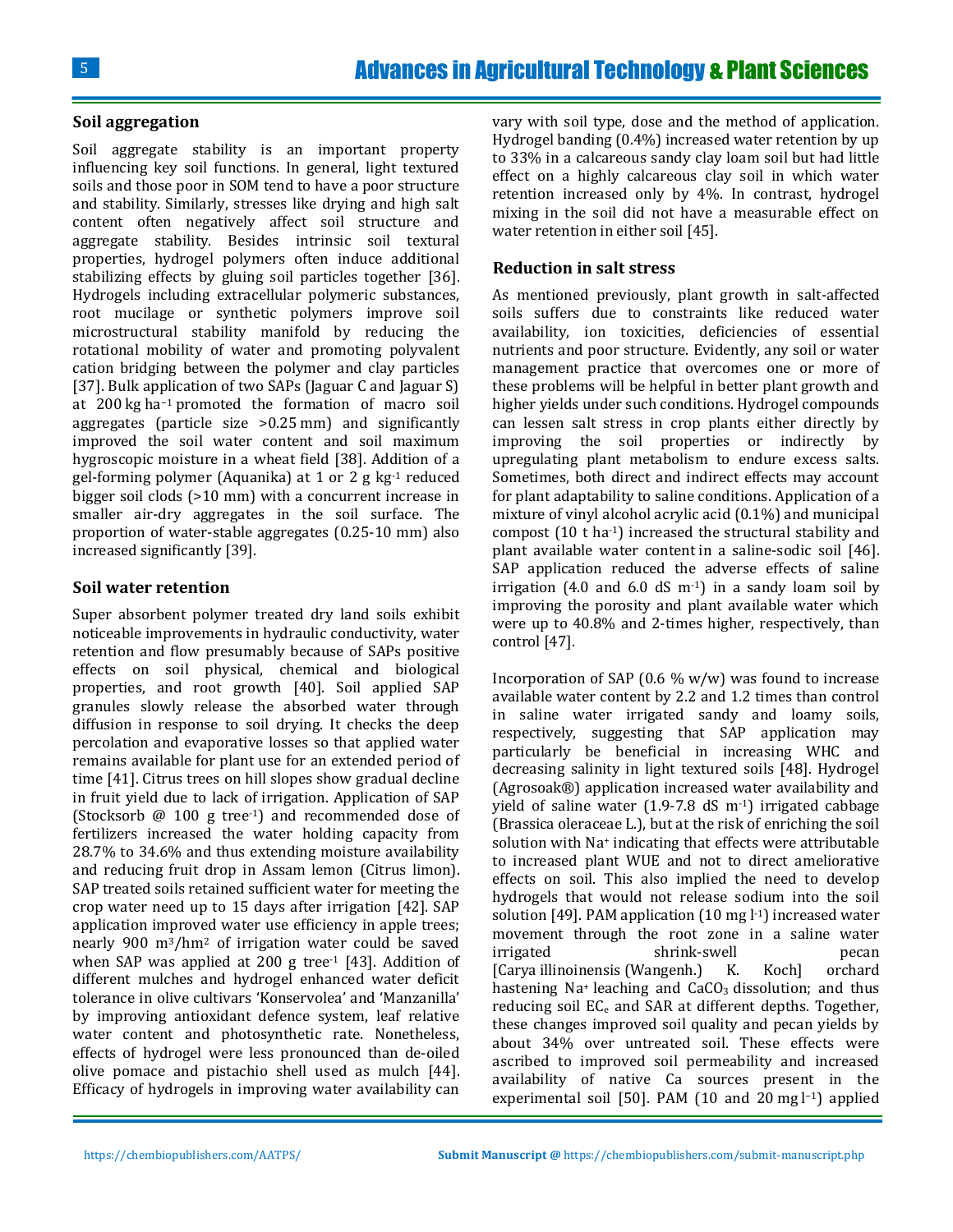through drip irrigation ( $EC_{iw}$  6.2 dS m<sup>-1</sup>) increased soil water sorptivity in pomegranate orchards by reducing the soil water repellency by up to 40% [51].

One of the early studies conducted with tomato (*Lycopersicon esculentum* Mill.), lettuce (*Lactuca sativa* L.) and cucumber (*Cucumis sativus* L.) revealed that mixing of hydrogel polymer in the growing substrate improved plant salt tolerance by enhancing the leaf area and succulence, protecting the chlorophyll and carotenoid pigments, and by increasing the photosynthetic activity, proline and protein contents [52]. Amendment of saline soils with 0.6% hydrogel (Stockosorb K410) led to marked increases in plant biomass in woody perennial *Populus euphratica*. Growth improvement occurred mainly because of salt exclusion and increased uptake of Ca2+. Presence of polymer reduced apoplectic Na<sup>+</sup> transport in both young and old roots, and Cl- transport in old roots. Again, Cl- was compartmentalized in the cortical vacuoles of roots. This reduced the loading of Na<sup>+</sup> and Clinto the xylem limiting their translocation to aerial parts [53]. Hydrogel treatment improved salt tolerance index in bean plants by significantly reducing soil electricity conductivity, arresting electrolyte leakage and by modulating anti-oxidant enzyme activities, regardless of the type of salt and salinity level [54].

# **Effects on Fruit Crops**

#### **Early growth and establishment**

Exogenously applied auxins promote root formation in cuttings of many fruit crops. Some studies suggest that substituting the auxin treatment by hydrogel can have a similar, and sometimes better, effect with regard to root initiation. While indole butyric acid (IBA) treatment did not have any effect on rooting, incorporation of hydrogel polymer in the substrate increased the rooting and seedling quality in blackberry cv. Brazos [55]. Similarly, survival and growth of mulberry cuttings was improved when a hydrogel polymer was added to the rooting substrate [56]. Frequent irrigation is one of the prerequisites for the production of elite planting stock in fruit crops. However, growing fresh water shortages are increasingly compelling the researchers and nursery managers for developing innovative agronomic practices for coping up with reduced water supplies in nursery plant production. Several studies have shown that addition of super absorbent hydrogels keeps the growing substrate moist for an extended period of time and thus helpful in reducing the irrigation frequency. Polymer incorporation in the nursery substrate improved the dry matter production and growth of yellow passion fruit seedlings. Seedlings irrigated every alternate day were similar in size and leaf area to the seedlings receiving

daily irrigation [57]. Polymer application  $(20 \text{ g tree-1})$ alleviated water stress in sweet cherry rootstock 'Mahaleb' (*Prunus mahaleb* L.) by improving leaf area, chlorophyll content, and stem diameter and root length [58]. Use of SAP (60 g) and irrigation at 24-d interval significantly increased branch height and canopy diameter in almond saplings [59]. Hydrogel incorporation in soil delayed the onset of drought stress symptoms in mango seedlings. In spite of more or less similar photosynthetic rate, stomatal conductance and leaf water potential, leaf turgidity was higher in hydrogel treatment than in control plants [60]. Myrobalan (*Prunus cerasifera*) seedlings displayed the highest plant height, leaf area and stem diameter when treated with 3% SAP and irrigated at 4 days interval. Contrarily, plants irrigated at 12 days interval without SAP application showed the lowest growth [61].

In dry and saline soils, osmotic stress often results in heavy seedling mortality necessitating adequate care in field preparation and subsequent upkeep. Some studies have shown that incorporation of hydrogels into the nursery substrate increases water holding capacity in the seedling root plugs which in turn minimizes posttransplant water stress and ensures better survival under water deficit conditions [62]. Many authors have reported better establishment of fruit saplings in hydrogel amended soils; obviously due to improvements in the root zone soil and higher water availability to plants. Hydrogel minimized the adverse effects of water deficit in tangerine ('Okitsu' and 'Clemenules') and orange ('Navelina' and 'Lanelate') cultivars grafted on *Poncirus trifoliata* by improving gas exchange and plant water status [63]. Use of hydrogel significantly improved the survival of oak (Quercus brantii L.), pistachio (*Pistacia atlantica* Desf.) and hackberry (Celtis caucasica Willd.) seedlings in a degraded land [64]. Application of dried domestic waste as an organic fertilizer and super absorbent hydrogel improved plant growth of apple seedlings in a reclaimed soil with the greatest increase seen in the plants receiving 75 kg sludge and 200 g gel. Further increase in hydrogel application rate, however, had an adverse effect on plant growth [65]. Hydrogel (Stockosorb Agro @ 0.2 or 0.4%) addition into the soilless media (perlite, or sphagnum peat and perlite) minimized drought injury in young citrus rootstocks (Carrizo citrange and Cleopatra mandarin) subjected to drying/rehydration cycles by reducing leaf abscission and improving photosynthetic rate, stomatal conductance and root growth [66].

#### **Fruit yield and quality**

Combined use of super absorbent (160 g tree-1) and an organic fertilizer (1 kg tree-1) considerably improved trunk cross sectional area and fruit yield in sweet cherry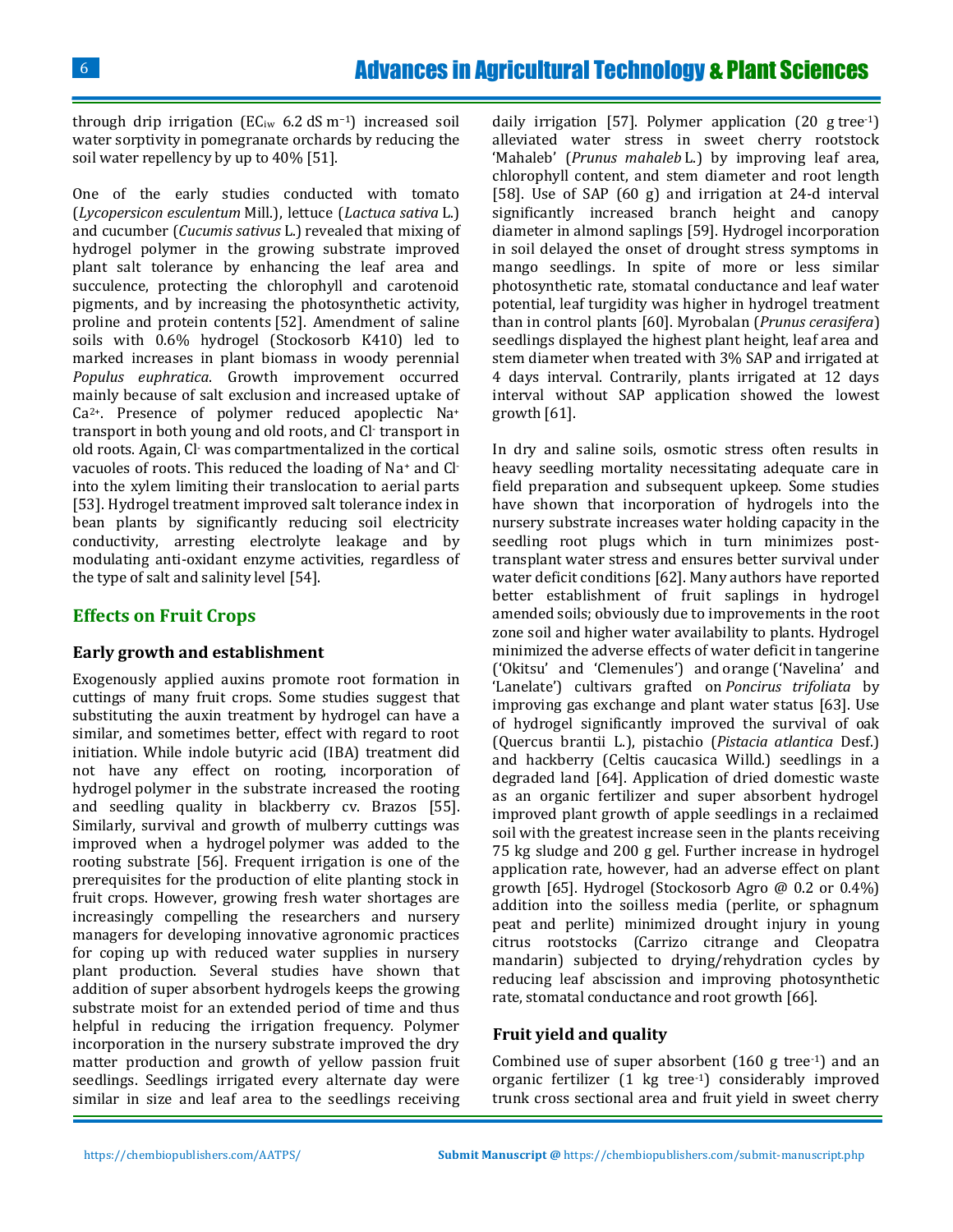[67]. Polymer application decreased the accumulation Zn and Pb in leaves, and Cu, Ni and Pb in fruits of strawberry cv. Elsanta. These effects were especially pronounced in plants receiving the higher dose (3.6 g) of hydrogel than low dose (1.8 g) treatment [68]. Soil application of hydrogel (150 g plant-1) and drip irrigation improved vegetative growth, bunch weight and fruit quality while saving 20% of irrigation water in 'Grand Nain' banana in a reclaimed saline soil (EC 3.3 dS m-1) [69]. Under similar conditions, polymer addition at  $1500 \text{ g}$  mat<sup>-1</sup> year<sup>-1</sup> increased WUE and fruit yield in 'Grand Nain' resulting in 12.5% saving in irrigation water [70]. SAP (poly acrylat potassium) application considerably increased the canopy area, photosynthesis and berry yield in drip irrigated 'Kolahdary' grapevines in a loamy clay soil. Yield increase in 'Shastaros' cultivar under similar conditions was less pronounced suggesting a cultivar-specific response to SAP treatment [71]. Hydrogel (Ekosorb  $\omega$  3 g dm<sup>3</sup>) treatment improved water availability to strawberry plants on both black and sandy soils, yet the effects were more pronounced in black soil. Notwithstanding higher frost injury in some of the cultivars, strawberry plants on hydrogel treated soils produced more fruit yield than those in control soils [72]. Hydrogel injection in the soil improved soil water content, midday stomatal conductance, maximal quantum efficiency (Fv/Fm), shoot growth, oil yield and rainwater use efficiency in an olive grove in a rainfed soil. Hydrogel absorbed more water during wetting events resulting in significantly high soil water retention at 20-60 cm depth- the zone of maximum fine root density. Results suggested that hydrogel incorporation may further improve the benefits of rainwater harvesting in arid olive orchards [73]. SAP application (200 g tree-1) increased the WUE and fruit yield in apricot trees in a highly gravely soil subject to heavy water losses. SAP treatment enhanced average soil moisture by about 22.0% compared to control with concurrent improvements in fruit weight and Vitamin C content [74].

# **Conclusion**

The preceding observations clearly indicate the potential of superabsorbent polymers in improving soil properties that greatly influence crop performance in drought and salt-affected soils. Increased and extended availability of plant available water and improvements in plant water use efficiency explain most of the beneficial effects in hydrogel treated soils. Given the fact that it is an emerging field of research, future commercial applications will depend to a great extent on economic efficiency and environmental sustainability aspects suggesting that longterm investigations are needed to establish hydrogel technology a viable practice.

#### **References**

- 1. [Huettermann A, Orikiriza LJB, Agaba H \(2009\)](https://onlinelibrary.wiley.com/doi/abs/10.1002/clen.200900048)  [Application of superabsorbent polymers for](https://onlinelibrary.wiley.com/doi/abs/10.1002/clen.200900048)  [improving the ecological chemistry of degraded or](https://onlinelibrary.wiley.com/doi/abs/10.1002/clen.200900048)  polluted lands. [Clean Soil Air Water](https://onlinelibrary.wiley.com/doi/abs/10.1002/clen.200900048) 37(7): 517-526.
- 2. Fitzpatrick RW (2002) Land degradation processes. ACIAR Mono.Ser 84: 119-29.
- 3. [Carrao H, Naumann G, Barbosa P \(2016\) Mapping](https://www.sciencedirect.com/science/article/pii/S0959378016300565)  [global patterns of drought risk: An empirical](https://www.sciencedirect.com/science/article/pii/S0959378016300565)  [framework based on sub-national estimates of](https://www.sciencedirect.com/science/article/pii/S0959378016300565)  [hazard, exposure and vulnerability.](https://www.sciencedirect.com/science/article/pii/S0959378016300565) Global [Environmental Change](https://www.sciencedirect.com/science/article/pii/S0959378016300565) 39: 108-124.
- 4. [FAO \(2013\) Drought. FAO Land & Water.](http://www.fao.org/land-water/land-water/en/)
- 5. [Nkonya EM, Gerber N, Baumgartner P, von Braun J, De](https://ageconsearch.umn.edu/record/109326)  [Pinto A, et al. \(2011\) The economics of desertification,](https://ageconsearch.umn.edu/record/109326)  [land degradation, and drought toward an integrated](https://ageconsearch.umn.edu/record/109326)  [global assessment. ZEF-](https://ageconsearch.umn.edu/record/109326) DISCUSSION Papers on [Development Policy No. 150.](https://ageconsearch.umn.edu/record/109326) Center for Development [Research, AgEcon search.](https://ageconsearch.umn.edu/record/109326)
- 6. [Wicke B, Smeets E, Dornburg V, Vashev B, Gaiser T, et](http://pubs.rsc.org/en/Content/ArticleLanding/2011/EE/c1ee01029h#!divAbstract)  al. (2011) The [global technical and economic](http://pubs.rsc.org/en/Content/ArticleLanding/2011/EE/c1ee01029h#!divAbstract)  [potential of bioenergy from salt-affected soils. Energy](http://pubs.rsc.org/en/Content/ArticleLanding/2011/EE/c1ee01029h#!divAbstract)  [& Environmental Science 4\(8\): 2669-2681.](http://pubs.rsc.org/en/Content/ArticleLanding/2011/EE/c1ee01029h#!divAbstract)
- 7. [Tester M, Langridge P \(2010\) Breeding technologies](https://www.ncbi.nlm.nih.gov/pubmed/20150489)  [to increase crop production in a changing world.](https://www.ncbi.nlm.nih.gov/pubmed/20150489)  [Science 327\(5967\): 818-822.](https://www.ncbi.nlm.nih.gov/pubmed/20150489)
- 8. [Munns R \(2002\) Comparative physiology of salt and](https://www.ncbi.nlm.nih.gov/pubmed/11841667)  water stress. [Plant, Cell & Environment](https://www.ncbi.nlm.nih.gov/pubmed/11841667) 25(2): 239- [250.](https://www.ncbi.nlm.nih.gov/pubmed/11841667)
- 9. [Miller G, Suzuki N, Ciftci-Yilmaz S, Mittler R \(2010\)](https://www.ncbi.nlm.nih.gov/pubmed/19712065)  [Reactive oxygen species homeostasis and signalling](https://www.ncbi.nlm.nih.gov/pubmed/19712065)  [during drought and salinity stresses.](https://www.ncbi.nlm.nih.gov/pubmed/19712065) Plant Cell & Environment [33\(4\): 453-467.](https://www.ncbi.nlm.nih.gov/pubmed/19712065)
- 10. [Wu QS, Xia RX, Zou YN \(2006\) Reactive oxygen](https://www.ncbi.nlm.nih.gov/pubmed/17032615)  [metabolism in mycorrhizal and non-mycorrhizal](https://www.ncbi.nlm.nih.gov/pubmed/17032615)  citrus (*Poncirus trifoliata*[\) seedlings subjected to](https://www.ncbi.nlm.nih.gov/pubmed/17032615)  water stress. J Plant Physiol [163\(11\): 1101-1110.](https://www.ncbi.nlm.nih.gov/pubmed/17032615)
- 11. [Chaves MM, Flexas J, Pinheiro C \(2009\)](https://www.ncbi.nlm.nih.gov/pubmed/18662937)  [Photosynthesis under drought and salt stress:](https://www.ncbi.nlm.nih.gov/pubmed/18662937)  [regulation mechanisms from whole plant to cell.](https://www.ncbi.nlm.nih.gov/pubmed/18662937) Ann Bot [103\(4\): 551-560.](https://www.ncbi.nlm.nih.gov/pubmed/18662937)
- 12. [Hu Y, Schmidhalter U \(2005\) Drought and salinity: a](https://mediatum.ub.tum.de/doc/1304727/1304727.pdf)  [comparison of their effects on mineral nutrition of](https://mediatum.ub.tum.de/doc/1304727/1304727.pdf)  plants. J Plant Nutr Soil Sci [168: 541-549.](https://mediatum.ub.tum.de/doc/1304727/1304727.pdf)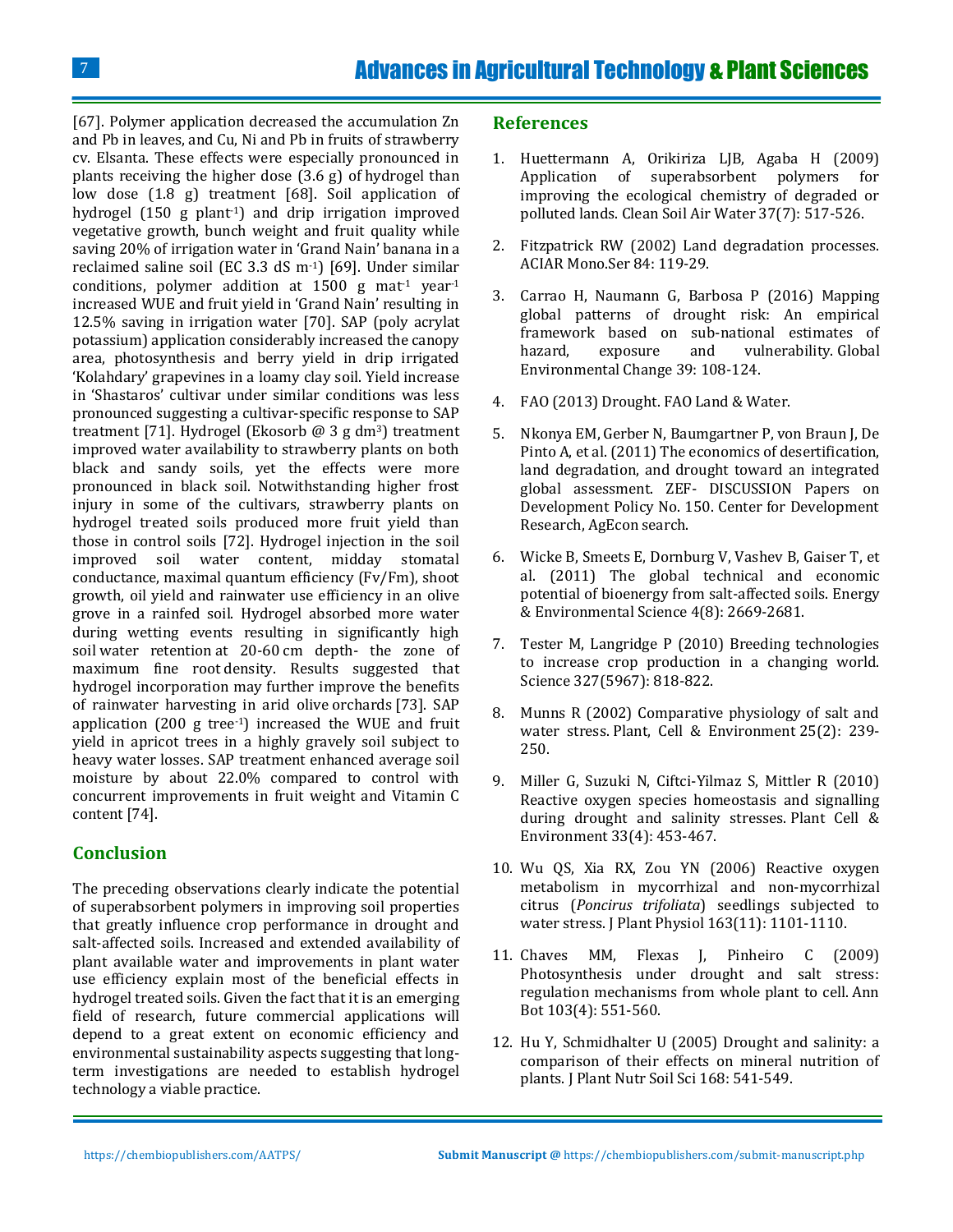# Advances in Agricultural Technology & Plant Sciences

- 13. [Rezaie M, Lessani H, Soleimani A \(2008\) The](https://www.actahort.org/books/791/791_75.htm) linked [effect of saline and drought stress on olive \(](https://www.actahort.org/books/791/791_75.htm)*Olea europaea* [L.\) plants. ISHS Acta Horticulturae 791: 493-](https://www.actahort.org/books/791/791_75.htm) [496.](https://www.actahort.org/books/791/791_75.htm)
- 14. [Sane D, Ould Kneyta M, Diouf D, Diouf D, Abaye](http://www.documentation.ird.fr/hor/fdi:010035414)  Badiane F, et al. [\(2005\) Growth and development of](http://www.documentation.ird.fr/hor/fdi:010035414)  date palm (*Phoenix dactylifera* [L.\) seedlings under](http://www.documentation.ird.fr/hor/fdi:010035414)  [drought and salinity stresses. African Journal of](http://www.documentation.ird.fr/hor/fdi:010035414)  [Biotechnology 4\(9\): 968-972.](http://www.documentation.ird.fr/hor/fdi:010035414)
- 15. [Bartels D, Sunkar R \(2005\) Drought and salt tolerance](https://www.tandfonline.com/doi/abs/10.1080/07352680590910410)  in plants. [Critical Reviews in Plant Sciences](https://www.tandfonline.com/doi/abs/10.1080/07352680590910410) 24(1): 23- [58.](https://www.tandfonline.com/doi/abs/10.1080/07352680590910410)
- 16. [Singh A, Sharma PC \(2018\) Recent](https://medcraveonline.com/APAR/APAR-08-00309.pdf) insights into [physiological and molecular regulation of salt stress](https://medcraveonline.com/APAR/APAR-08-00309.pdf)  [in fruit crops. Adv](https://medcraveonline.com/APAR/APAR-08-00309.pdf) Plants Agric Res 8(2): 171-183.
- 17. [Raga V, Intrigliolo DS, Bernet GP, Carbonell EA, Asins](https://link.springer.com/article/10.1007%2Fs11295-016-0991-1)  [MJ \(2016\) Genetic analysis of salt tolerance in a](https://link.springer.com/article/10.1007%2Fs11295-016-0991-1)  [progeny derived from the citrus rootstocks](https://link.springer.com/article/10.1007%2Fs11295-016-0991-1) *Cleopatra mandarin* [and trifoliate orange.](https://link.springer.com/article/10.1007%2Fs11295-016-0991-1) Tree Genetics & [Genomes](https://link.springer.com/article/10.1007%2Fs11295-016-0991-1) 12: 34.
- 18. [Verma AK, Sindhu SS, Janakiram T, Singh MC, Singh A,](http://www.indianjournals.com/ijor.aspx?target=ijor:ijaeb&volume=6&issue=1&article=016)  [et al. \(2013\) Influence of vermi-products and pusa](http://www.indianjournals.com/ijor.aspx?target=ijor:ijaeb&volume=6&issue=1&article=016)  [hydrogel on growth and flowering of landscape](http://www.indianjournals.com/ijor.aspx?target=ijor:ijaeb&volume=6&issue=1&article=016)  [gerbera under greenhouse condition. International](http://www.indianjournals.com/ijor.aspx?target=ijor:ijaeb&volume=6&issue=1&article=016)  [Journal of Agriculture, Environment and](http://www.indianjournals.com/ijor.aspx?target=ijor:ijaeb&volume=6&issue=1&article=016)  [Biotechnology 6\(1\): 81-87.](http://www.indianjournals.com/ijor.aspx?target=ijor:ijaeb&volume=6&issue=1&article=016)
- 19. [Abad M, Noguera P, Puchades R, Maquieira A,](https://www.ncbi.nlm.nih.gov/pubmed/11991072)  [Noguera V \(2002\) Physico-chemical and chemical](https://www.ncbi.nlm.nih.gov/pubmed/11991072)  [properties of some coconut dusts for use as a peat](https://www.ncbi.nlm.nih.gov/pubmed/11991072)  [substitute for containerized ornamental plants.](https://www.ncbi.nlm.nih.gov/pubmed/11991072)  [Bioresour Technol](https://www.ncbi.nlm.nih.gov/pubmed/11991072) 82(3): 241-245.
- 20. [Singh A, Sarkar DJ, Singh AK, Parsad R, Kumar A, et al.](https://onlinelibrary.wiley.com/doi/full/10.1002/app.33263) [\(2011\) Studies on novel nanosuperabsorbent](https://onlinelibrary.wiley.com/doi/full/10.1002/app.33263)  [composites: swelling behavior in different](https://onlinelibrary.wiley.com/doi/full/10.1002/app.33263)  [environments and effect on water absorption and](https://onlinelibrary.wiley.com/doi/full/10.1002/app.33263)  [retention properties of sandy loam soil and soil-less](https://onlinelibrary.wiley.com/doi/full/10.1002/app.33263)  [medium. Journal of Applied Polymer Science 120\(3\):](https://onlinelibrary.wiley.com/doi/full/10.1002/app.33263)  [1448-1458.](https://onlinelibrary.wiley.com/doi/full/10.1002/app.33263)
- 21. Verma AK, Sindhu SS, Anand P, Singh A, Chauhan VBS, et al. (2018) Vermi products and biodegradable superabsorbent polymer improve physiological activities and leaf nutrient contents of gerbera. Research Journal of Biotechnology 13 (3): 8-18.
- 22. [Zohuriaan-Mehr MJ, Kabiri K \(2008\) Superabsorbent](http://ecc.isc.gov.ir/showJournal/2244/7536/82353)  [polymer materials: a review.](http://ecc.isc.gov.ir/showJournal/2244/7536/82353) Iranian Polymer Journal [17\(6\): 451-477.](http://ecc.isc.gov.ir/showJournal/2244/7536/82353)
- 23. [Montesano FF, Parente A, Santamaria P, Sannino A,](https://core.ac.uk/download/pdf/82105686.pdf)  [Serio F \(2015\) Biodegradable superabsorbent](https://core.ac.uk/download/pdf/82105686.pdf)  [hydrogel increases water retention properties of](https://core.ac.uk/download/pdf/82105686.pdf)  [growing media and plant growth.](https://core.ac.uk/download/pdf/82105686.pdf) Agriculture and [Agricultural Science Procedia](https://core.ac.uk/download/pdf/82105686.pdf) 4: 451-458.
- 24. [Buchholz FL \(2002\) Superabsorbent](https://onlinelibrary.wiley.com/doi/abs/10.1002/0471440264.pst356.pub2)  polymers. [Encyclopedia of Polymer Science and](https://onlinelibrary.wiley.com/doi/abs/10.1002/0471440264.pst356.pub2)  [Technology.](https://onlinelibrary.wiley.com/doi/abs/10.1002/0471440264.pst356.pub2)
- 25. [Ekebafe LO, Ogbeifun DE, Okieimen FE \(2011\)](https://www.ajol.info/index.php/biokem/article/view/77680)  Polymer applications in agriculture. Biokemistri [23\(2\): 81-89.](https://www.ajol.info/index.php/biokem/article/view/77680)
- 26. [Ma Z, Li Q, Yue Q, Gao B, Xu X, et al. \(2011\) Synthesis](https://www.sciencedirect.com/science/article/pii/S0960852410017281)  [and characterization of a novel super-absorbent](https://www.sciencedirect.com/science/article/pii/S0960852410017281)  [based on wheat straw.](https://www.sciencedirect.com/science/article/pii/S0960852410017281) Bioresource Technology [102\(3\): 2853-2858.](https://www.sciencedirect.com/science/article/pii/S0960852410017281)
- 27. [Elliott M 2004 Superabsorbent polymers. BASF](http://chimianet.zefat.ac.il/download/Super-absorbant_polymers.pdf)  [Aktiengesellschaft](http://chimianet.zefat.ac.il/download/Super-absorbant_polymers.pdf) p. 13.
- 28. [Ahmed EM \(2015\) Hydrogel: Preparation,](https://www.sciencedirect.com/science/article/pii/S2090123213000969)  [characterization, and applications: A review.](https://www.sciencedirect.com/science/article/pii/S2090123213000969) Journal [of Advanced Research 6\(2\): 105-121](https://www.sciencedirect.com/science/article/pii/S2090123213000969)**.**
- 29. [Agassi M, Ben-Hur M \(1992\) Stabilizing steep slopes](https://www.sciencedirect.com/science/article/pii/093336309290025V)  [with soil conditioners and plants.](https://www.sciencedirect.com/science/article/pii/093336309290025V) Soil Technology [5\(3\): 249-256.](https://www.sciencedirect.com/science/article/pii/093336309290025V)
- 30. [Lee SS, Chang SX, Chang YY, Ok YS \(2013\) Commercial](https://springerplus.springeropen.com/articles/10.1186/2193-1801-2-534)  [versus synthesized polymers for soil erosion control](https://springerplus.springeropen.com/articles/10.1186/2193-1801-2-534)  [and growth of Chinese cabbage.](https://springerplus.springeropen.com/articles/10.1186/2193-1801-2-534) SpringerPlus 2(1): [534.](https://springerplus.springeropen.com/articles/10.1186/2193-1801-2-534)
- 31. [Cao Y, Wang B, Guo H, Xiao H, Wei T \(2017\) The effect](https://www.infona.pl/resource/bwmeta1.element.elsevier-fe86a2d9-3ce8-3ead-94ee-223360df67fd)  [of super absorbent polymers on soil and water](https://www.infona.pl/resource/bwmeta1.element.elsevier-fe86a2d9-3ce8-3ead-94ee-223360df67fd)  [conservation on the terraces of the loess](https://www.infona.pl/resource/bwmeta1.element.elsevier-fe86a2d9-3ce8-3ead-94ee-223360df67fd)  plateau. [Ecological Engineering](https://www.infona.pl/resource/bwmeta1.element.elsevier-fe86a2d9-3ce8-3ead-94ee-223360df67fd) 102: 270-279.
- 32. [Chao-Yin DOU, Fa-Hu LI, Wu LS \(2012\) Soil erosion as](https://kundoc.com/pdf-soil-erosion-as-affected-by-polyacrylamide-application-under-simulated-furrow-ir.html)  [affected by polyacrylamide application under](https://kundoc.com/pdf-soil-erosion-as-affected-by-polyacrylamide-application-under-simulated-furrow-ir.html)  [simulated furrow irrigation with saline](https://kundoc.com/pdf-soil-erosion-as-affected-by-polyacrylamide-application-under-simulated-furrow-ir.html)  water. Pedosphere [22\(5\): 681-688.](https://kundoc.com/pdf-soil-erosion-as-affected-by-polyacrylamide-application-under-simulated-furrow-ir.html)
- 33. [Glover JD, Reganold JP, Andrews PK \(2000\)](https://www.sciencedirect.com/science/article/pii/S0167880900001316)  [Systematic method for rating soil quality of](https://www.sciencedirect.com/science/article/pii/S0167880900001316)  [conventional, organic, and integrated apple orchards](https://www.sciencedirect.com/science/article/pii/S0167880900001316)  in Washington State. [Agriculture, Ecosystems &](https://www.sciencedirect.com/science/article/pii/S0167880900001316)  Environment [80\(1-2\): 29-45.](https://www.sciencedirect.com/science/article/pii/S0167880900001316)
- 34. [Bai W, Zhang H, Liu B, Wu Y, Song J \(2010\) Effects of](https://onlinelibrary.wiley.com/doi/abs/10.1111/j.1475-2743.2010.00271.x)  super-absorbent polymers on the physical and [chemical properties of soil following different wetting](https://onlinelibrary.wiley.com/doi/abs/10.1111/j.1475-2743.2010.00271.x)  and drying cycles. [Soil Use and Management](https://onlinelibrary.wiley.com/doi/abs/10.1111/j.1475-2743.2010.00271.x) 26(3): [253-260.](https://onlinelibrary.wiley.com/doi/abs/10.1111/j.1475-2743.2010.00271.x)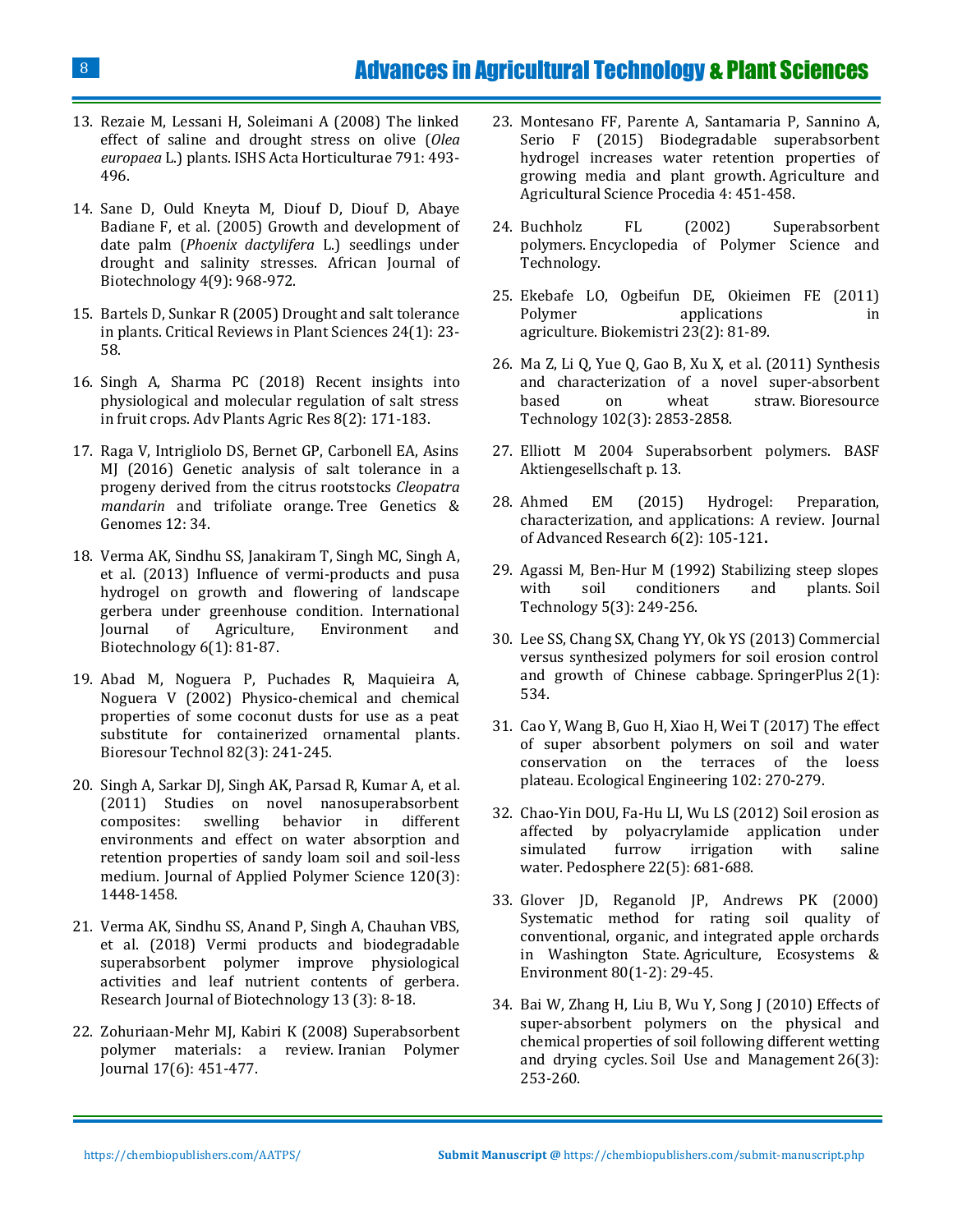- 35. [Ruqin F Jia L, Shaohua Y, Yunlai Z, Zhang Z \(2015\)](https://www.sciencedirect.com/science/article/pii/S1002016015300552)  Effects of biochar and super absorbent polymer on<br>substrate properties and water spinach [substrate properties and water spinach](https://www.sciencedirect.com/science/article/pii/S1002016015300552)  growth. Pedosphere [25\(5\): 737-748.](https://www.sciencedirect.com/science/article/pii/S1002016015300552)
- 36. [Buchmann C, Bentz J, Schaumann GE \(2015\) Intrinsic](https://www.sciencedirect.com/science/article/pii/S0167198715001312)  [and model polymer hydrogel-induced soil structural](https://www.sciencedirect.com/science/article/pii/S0167198715001312)  [stability of a silty sand soil as affected by soil](https://www.sciencedirect.com/science/article/pii/S0167198715001312)  moisture dynamics. [Soil and Tillage Research](https://www.sciencedirect.com/science/article/pii/S0167198715001312) 154: 22- [33.](https://www.sciencedirect.com/science/article/pii/S0167198715001312)
- 37. [Buchmann C, Schaumann GE \(2017\) Effect of water](https://link.springer.com/article/10.1007/s11104-016-3110-z)  [entrapment by a hydrogel on the microstructural](https://link.springer.com/article/10.1007/s11104-016-3110-z)  [stability of artificial soils with various clay](https://link.springer.com/article/10.1007/s11104-016-3110-z)  content. Plant and Soil [414\(1-2\): 181-198.](https://link.springer.com/article/10.1007/s11104-016-3110-z)
- 38. [Li X, He JZ, Hughes JM, Liu YR, Zheng YM \(2014\)](https://www.sciencedirect.com/science/article/pii/S0929139313002084)  [Effects of super-absorbent polymers on a soil](https://www.sciencedirect.com/science/article/pii/S0929139313002084)–wheat (*Triticum aestivum* [L.\) system in the field.](https://www.sciencedirect.com/science/article/pii/S0929139313002084) Applied Soil [Ecology](https://www.sciencedirect.com/science/article/pii/S0929139313002084) 73: 58-63.
- 39. [Paluszek J \(2011\) Physical quality of eroded soil](http://www.old.international-agrophysics.org/en/issues.html?stan=detail&vol=25&numer=4&paper=955&i=10)  [amended with gel-forming polymer.](http://www.old.international-agrophysics.org/en/issues.html?stan=detail&vol=25&numer=4&paper=955&i=10) International [Agrophysics](http://www.old.international-agrophysics.org/en/issues.html?stan=detail&vol=25&numer=4&paper=955&i=10) 25(4): 375-382.
- 40. [Liao R, Wu W, Ren S, Yang P \(2016\) Effects of](https://www.hindawi.com/journals/jnm/2016/5403976/)  [superabsorbent polymers on the hydraulic](https://www.hindawi.com/journals/jnm/2016/5403976/)  [parameters and water retention properties of](https://www.hindawi.com/journals/jnm/2016/5403976/)  soil. [Journal of Nanomaterials.](https://www.hindawi.com/journals/jnm/2016/5403976/)
- 41. [Cannazza G, Cataldo A, De Benedetto E, Demitri C,](https://www.mdpi.com/2073-4441/6/7/2056)  [Madaghiele M, et al. \(2014\) Experimental assessment](https://www.mdpi.com/2073-4441/6/7/2056)  [of the use of a novel superabsorbent polymer \(SAP\)](https://www.mdpi.com/2073-4441/6/7/2056)  [for the optimization of](https://www.mdpi.com/2073-4441/6/7/2056) water consumption in [agricultural irrigation process.](https://www.mdpi.com/2073-4441/6/7/2056) Water 6(7): 2056- [2069.](https://www.mdpi.com/2073-4441/6/7/2056)
- 42. [Pattanaaik SK, Barun Singh LW, Debnath P, Hazarika](https://ijair.org/administrator/components/com_jresearch/files/publications/IJAIR_1344_Final.pdf)  [BN, Pandey AK \(2015\) Effect of hydrogel on water](https://ijair.org/administrator/components/com_jresearch/files/publications/IJAIR_1344_Final.pdf)  [and nutrient management of](https://ijair.org/administrator/components/com_jresearch/files/publications/IJAIR_1344_Final.pdf) *Citrus limon*. [International Journal of Agriculture](https://ijair.org/administrator/components/com_jresearch/files/publications/IJAIR_1344_Final.pdf)  [Innovations and Research](https://ijair.org/administrator/components/com_jresearch/files/publications/IJAIR_1344_Final.pdf) 3(5): 1656-1659.
- 43. [Han YG, Yang PL, Ren SM, Liu H, Bi Y \(2006\) Effects of](http://en.cnki.com.cn/Article_en/CJFDTOTAL-NYGU200609013.htm)  [super absorbent polymers on water saving and](http://en.cnki.com.cn/Article_en/CJFDTOTAL-NYGU200609013.htm)  [irrigation schedule for apple irrigation. Transactions](http://en.cnki.com.cn/Article_en/CJFDTOTAL-NYGU200609013.htm)  [of the Chinese Society of Agricultural Engineering](http://en.cnki.com.cn/Article_en/CJFDTOTAL-NYGU200609013.htm) 22: [70-73.](http://en.cnki.com.cn/Article_en/CJFDTOTAL-NYGU200609013.htm)
- 44. [Farzi R, Gholami M, Baninasab B \(2017\) Water](https://link.springer.com/article/10.1007/s11738-017-2417-6)[retention additives' effects on plant water status and](https://link.springer.com/article/10.1007/s11738-017-2417-6)  [some physiological parameters of two olive cultivars](https://link.springer.com/article/10.1007/s11738-017-2417-6)  [under reduced irrigation regimes.](https://link.springer.com/article/10.1007/s11738-017-2417-6) Acta Physiologiae [Plantarum 39:](https://link.springer.com/article/10.1007/s11738-017-2417-6) 126.
- 45. [El Asmar J, Jaafar H, Bashour I, Farran MT, Saoud IP](https://onlinelibrary.wiley.com/doi/abs/10.1002/clen.201700251)  [\(2017\) Hydrogel banding improves plant growth,](https://onlinelibrary.wiley.com/doi/abs/10.1002/clen.201700251)

[survival, and water use efficiency in two calcareous](https://onlinelibrary.wiley.com/doi/abs/10.1002/clen.201700251)  soils. [Clean Soil Air Water](https://onlinelibrary.wiley.com/doi/abs/10.1002/clen.201700251) 45(7): 170-250.

- 46. [Emami H, Astaraei AR \(2012\) Effect of organic and](http://jast-old.modares.ac.ir/article_4924_173f4cd8181ea558620f8b8757d540d6.pdf)  [inorganic amendments on parameters of water](http://jast-old.modares.ac.ir/article_4924_173f4cd8181ea558620f8b8757d540d6.pdf)  [retention curve, bulk density and aggregate diameter](http://jast-old.modares.ac.ir/article_4924_173f4cd8181ea558620f8b8757d540d6.pdf)  of a saline-sodic soil. [Journal of Agricultural Science](http://jast-old.modares.ac.ir/article_4924_173f4cd8181ea558620f8b8757d540d6.pdf)  [and Technology](http://jast-old.modares.ac.ir/article_4924_173f4cd8181ea558620f8b8757d540d6.pdf) 14(20): 1625-1636.
- 47. [Shokuohifar M, Nasab SB, Mohammadi AS,](http://www.sid.ir/En/Journal/ViewPaper.aspx?ID=539502)  [Hooshmand AR \(2016\) The](http://www.sid.ir/En/Journal/ViewPaper.aspx?ID=539502) effect of salinity of [irrigation water and super absorbent polymer on](http://www.sid.ir/En/Journal/ViewPaper.aspx?ID=539502)  [some hydraulic and physical properties of sandy loam](http://www.sid.ir/En/Journal/ViewPaper.aspx?ID=539502)  [soil. Irrigation Sciences and Engineering 39\(2\): 101-](http://www.sid.ir/En/Journal/ViewPaper.aspx?ID=539502) [113.](http://www.sid.ir/En/Journal/ViewPaper.aspx?ID=539502)
- 48. [Seyed DS, Golchin A, Ahmadi S \(2010\) The effects of](http://www.sid.ir/En/Journal/ViewPaper.aspx?ID=177235)  [different levels of a superabsorbent polymer and soil](http://www.sid.ir/En/Journal/ViewPaper.aspx?ID=177235)  [salinity on water holding capacity with three textures](http://www.sid.ir/En/Journal/ViewPaper.aspx?ID=177235)  [of sandy, loamy and clay. Journal of Water and Soil](http://www.sid.ir/En/Journal/ViewPaper.aspx?ID=177235)  [24\(2\): 306-316.](http://www.sid.ir/En/Journal/ViewPaper.aspx?ID=177235)
- 49. [Silberbush M, Adar E, De Malach Y \(1993\) Use of an](https://www.sciencedirect.com/science/article/pii/037837749390043A)  [hydrophilic polymer to improve water storage and](https://www.sciencedirect.com/science/article/pii/037837749390043A)  [availability to crops grown in sand dunes II. Cabbage](https://www.sciencedirect.com/science/article/pii/037837749390043A)  [irrigated by sprinkling with different water](https://www.sciencedirect.com/science/article/pii/037837749390043A)  salinities. [Agricultural Water Management](https://www.sciencedirect.com/science/article/pii/037837749390043A) 23(4): [315-327.](https://www.sciencedirect.com/science/article/pii/037837749390043A)
- 50. [Ganjegunte GK, Sheng Z, Braun RJ \(2011\) Salinity](https://www.ncbi.nlm.nih.gov/pubmed/21712601)  [management using an anionic polymer in a pecan](https://www.ncbi.nlm.nih.gov/pubmed/21712601)  [field with calcareous](https://www.ncbi.nlm.nih.gov/pubmed/21712601)–sodic soil. J Environ Qual 40(4): [1314-1321.](https://www.ncbi.nlm.nih.gov/pubmed/21712601)
- 51. [Tadayonnejad M, Mosaddeghi MR, Dashtaki SG](https://www.sciencedirect.com/science/article/pii/S0378377417301178)  [\(2017\) Changing soil hydraulic properties and water](https://www.sciencedirect.com/science/article/pii/S0378377417301178)  [repellency in a pomegranate orchard irrigated with](https://www.sciencedirect.com/science/article/pii/S0378377417301178)  [saline water by applying polyacrylamide. Agricultural](https://www.sciencedirect.com/science/article/pii/S0378377417301178)  [Water Management 188](https://www.sciencedirect.com/science/article/pii/S0378377417301178) (1): 12-20.
- 52. [El-Sayed H, Kirkwood RC, Graham NB \(1991\) The](https://www.jstor.org/stable/23692899?seq=1#page_scan_tab_contents) [effects of a hydrogel polymer on the growth of certain](https://www.jstor.org/stable/23692899?seq=1#page_scan_tab_contents)  [horticultural crops under saline conditions. Journal of](https://www.jstor.org/stable/23692899?seq=1#page_scan_tab_contents)  [Experimental Botany 42\(240\):](https://www.jstor.org/stable/23692899?seq=1#page_scan_tab_contents) 891-899.
- 53. [Chen S, Zommorodi M, Fritz E, Wang S, Hüttermann A](https://link.springer.com/article/10.1007/s00468-003-0267-x)  [\(2004\) Hydrogel modified uptake of salt ions and](https://link.springer.com/article/10.1007/s00468-003-0267-x)  [calcium in Populus euphratica under saline](https://link.springer.com/article/10.1007/s00468-003-0267-x)  conditions. Trees [18\(2\): 175-183.](https://link.springer.com/article/10.1007/s00468-003-0267-x)
- 54. [Aydin A, Kant C, Turan M \(2011\) Hydrogel substrate](https://academicjournals.org/article/article1380884027_Aydin%20et%20al.pdf)  alleviates salt [stress with increase antioxidant](https://academicjournals.org/article/article1380884027_Aydin%20et%20al.pdf)  [enzymes activity of bean \(](https://academicjournals.org/article/article1380884027_Aydin%20et%20al.pdf)*Phaseolus vulgaris* L.) under salinity stress. [African Journal of Agricultural](https://academicjournals.org/article/article1380884027_Aydin%20et%20al.pdf)  Research [6\(3\): 715-724.](https://academicjournals.org/article/article1380884027_Aydin%20et%20al.pdf)